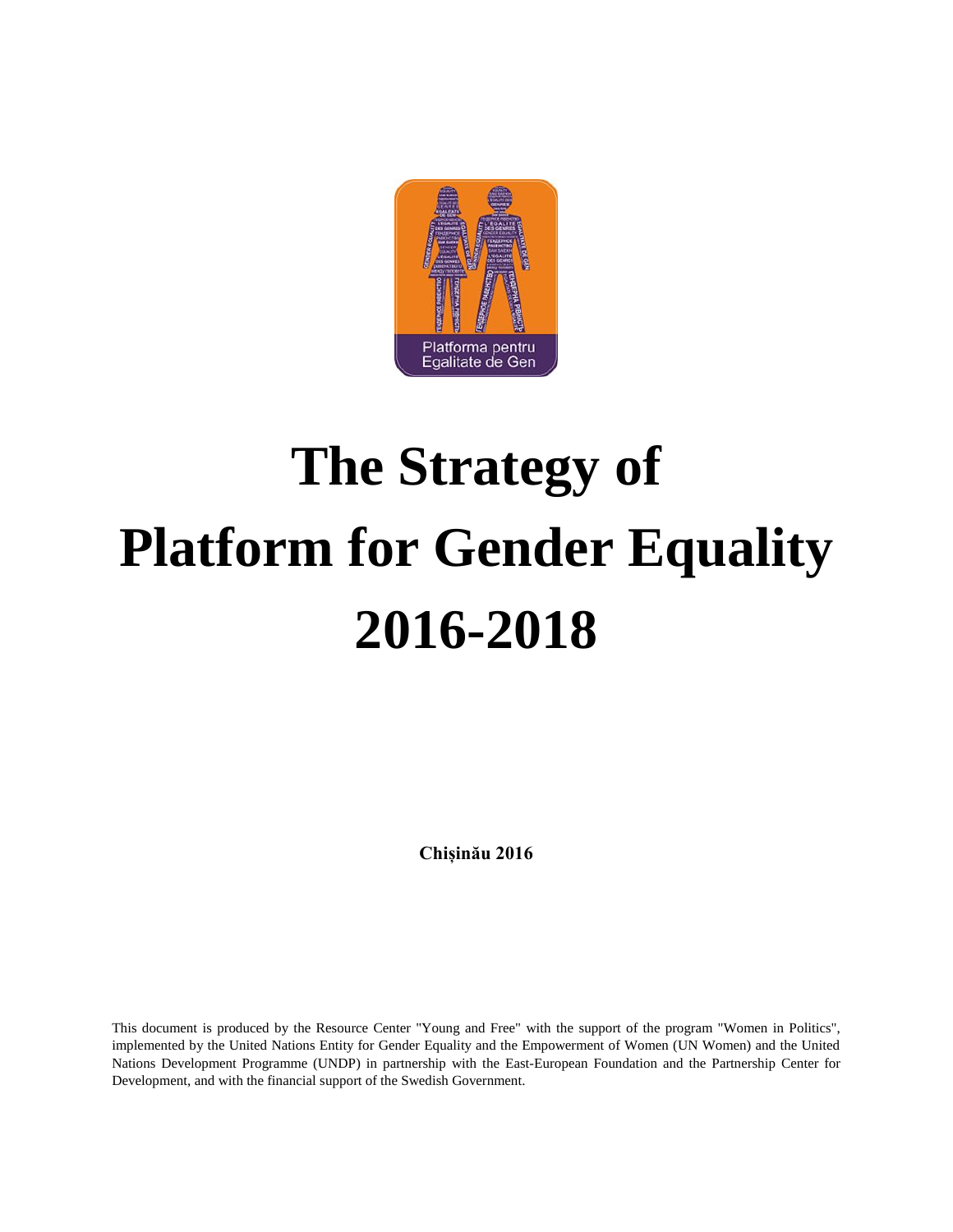# **Introduction**

Platform for Gender Equality (hereinafter Platform) was created on 19 June 2015. The Platform was created with aim of bringing together civil society organizations and individuals that collectively with advocate for adoption of gender quota, namely for adoption of bill nr.180.<sup>1</sup> In connection with this, the Platform has assumed and fulfilled a series of activities that led to the set goal. Thus, the bill no. 180 was passed in the second reading and became law no.71. The Platform managed to become a recognizable name in the field of gender equality in short period of time and this attracted a relatively large number of members. Currently the Platform is formed by 28 members, NGOs, informal groups and individuals. The impact of activities undertaken by the Platform and their positive results prompted the initiation of the consultation process on the development of this strategy as way of securing Platform's continuity for the period 2016-2018.

**Vision:** Creating a fair and egalitarian society in terms of gender equality and human rights.

**Mission:** Promote gender equality in Moldova by improving the legal framework and ensure its proper implementation.

#### **Values:**

 $\overline{\phantom{a}}$ 

*Gender equality* – creating equal opportunities for women and men in all life spheres

*Human rights* - fundamental freedoms guaranteed to all human beings from birth.

*Equity* - ethical and legal principle underlying the regulation of all social relations in the spirit of justice, equality and fairness, cooperation and mutual respect.

*Solidarity* - unitary action, spirit of understanding and community of ideas, feelings and interests.

*Integrity* - appropriation to be honest; honesty, probity; incorruptibility.

#### **Strategic objectives:**

- Ensure gender equality in implementing the Sustainable Development Goals in Moldova
- Promote gender equality in the security and defense field in the context of international standards
- Ensure gender equality in the education system in Moldova
- Promote the balance between family life and professional life, and the principle of equal pay for equal work
- Ensure a society free of gender violence

The strategic objectives serve as milestones in the development of new programs and activities of the Platform.

 $1$ <sup>1</sup> The bill no.180 was drafted by the Government of Moldova with the support of civil society. It was voted in first reading in July, 2014. In the second reading was passed nearly two years later (April 2016) as a result of advocacy work done by the Platform for Gender Equality and other relevant civil society actors.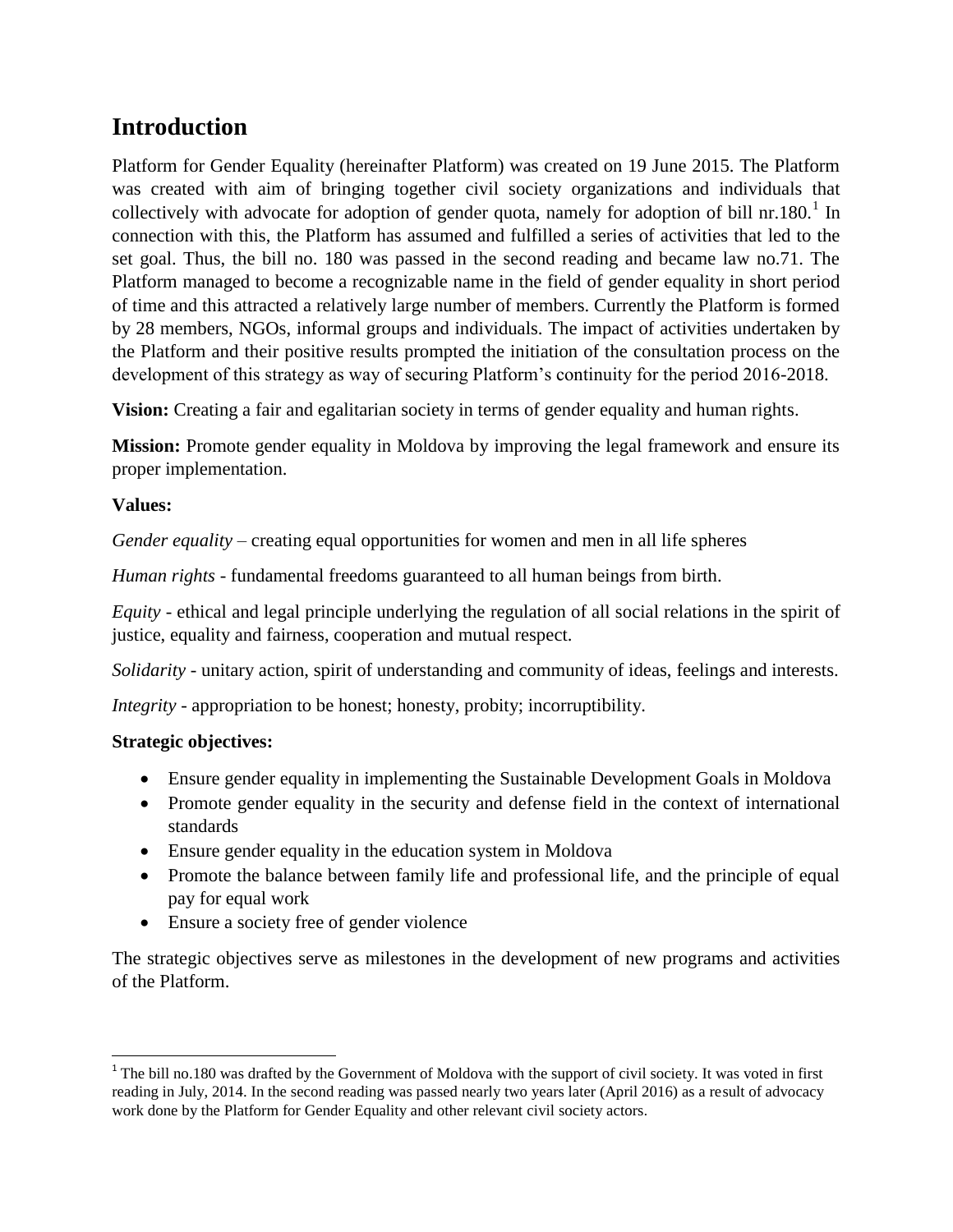**The Strategy Goal** is to strengthen the capacity of members of the Platform for Gender Equality in promoting and achieving gender equality in Moldova. The goal will be reached by implementing the general and specific objectives.

# **Summary**

The strategy is structured in three parts that reflects three components: advocacy, communication and fundraising. First part reflects Platform's objectives regarding the implementation of the gender quota of 40% required by law no.71 in the formation of electoral lists and the Government, political parties establishment leadership and management of the Broadcasting Council. Second part reflects Platform's commitments on improving and developing mechanisms for internal and external communication. Third part reflects Platform's goals on diversifying funding opportunities with the goal of sustainability and increasing the number of activities. General and specific objectives of each component and key performance indicators are as following:

## **I. Advocacy**

**General Objective:** Ensure proper implementation of the gender quota of 40% in the formation of electoral lists and the Government, political parties establishment leadership and management of the Broadcasting Council.

Specific objectives:

1. Monitoring the implementation of the gender quota of 40% by political parties (in the formation of electoral lists and establishment of Government, and in the formation of political parties) for the new election cycle in 2018 (parliamentary elections) and new Government mandate.

2. Raise awareness among policy makers on the implementation of the gender quota of 40% required by law no.71 in the formation of the electoral lists, in establishing the leadership of political parties and Government.

#### **Key performance indicators:**

- Total number of political parties monitored;
- Total number of political decision makers-sensitized;
- Total number of women registered on the electoral lists and total number of women being members of the government;
- The percentage of women involved in politics compared to previous election elections when the provision of gender quota of 40% was not included in the law.

## **II. Communication**

**General Objective:** Improve internal and external communication.

Specific objectives: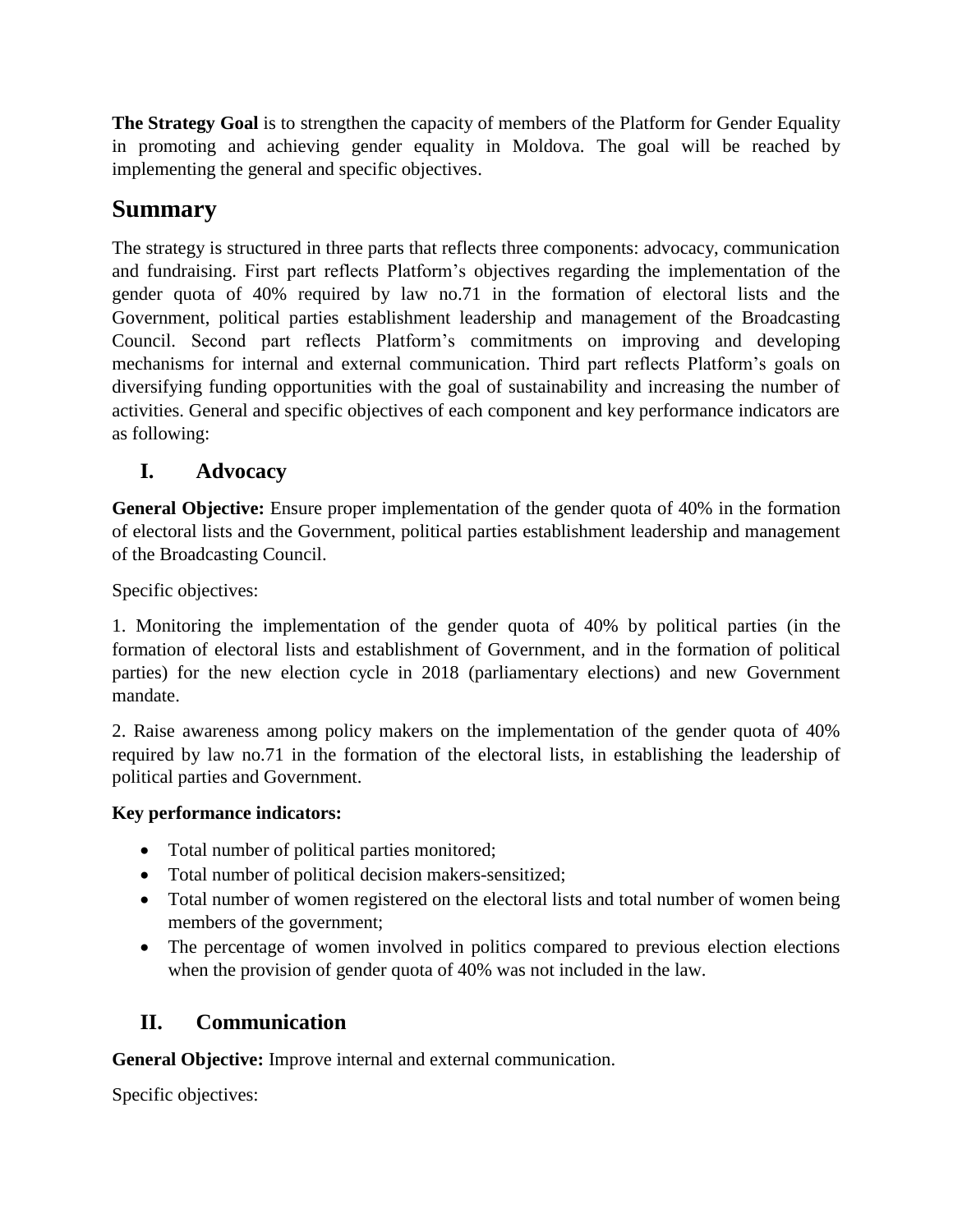1. Develop and implement at least two mechanisms of internal communication during 2016 - I sem. 2017.

2. Increasing the visibility of Platform's activity by using at least two external communication mechanisms.

#### **Key performance indicators:**

- The number of internal communication mechanisms developed;
- The number of internal communication mechanisms used by the members of the Platform;
- The number of "Facebook likes";
- The number of website visitors:
- The number of opening of Platform's documents and news;
- The number of events attended by the members of the Platform;
- The number of new members of the Platform compared to the previous mandate.

### **III. Fundraising**

**General Objective:** Ensuring the sustainability of the Platform.

Specific objectives:

1. Write and submit at least 2 projects in the period 2016-2018.

2. Develop international cooperation with at least one network of organizations in the period 2016-2018.

#### **Key performance indicators:**

- The number of written projects;
- The number of donors identified:
- The number of submitted applications;
- The number of international networks identified:
- The number of established collaborations:
- The number of new members of the Platform compared to the previous mandate.
- The number of implemented activities compared to the previous mandate.

#### **Methodology**

There were organized three consultation meetings with members of the Platform for Gender Equality and two sessions of consultation with particular constituents, namely with the observer members, East-European Foundation and UN Women in Moldova. Also, the conclusions from two previous meetings organized by the Ministry of Labor, Social Protection and Family were integrated in the Strategy.